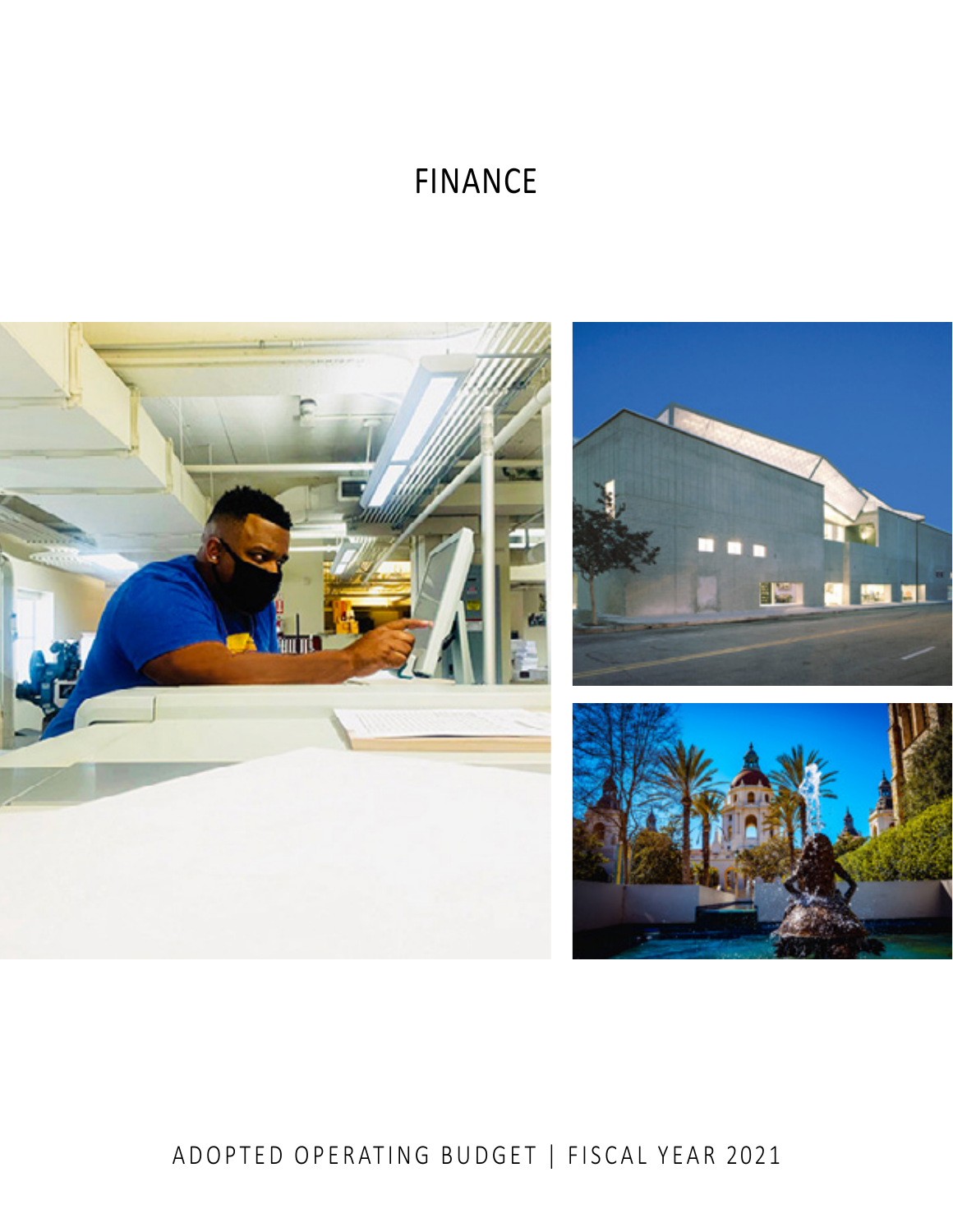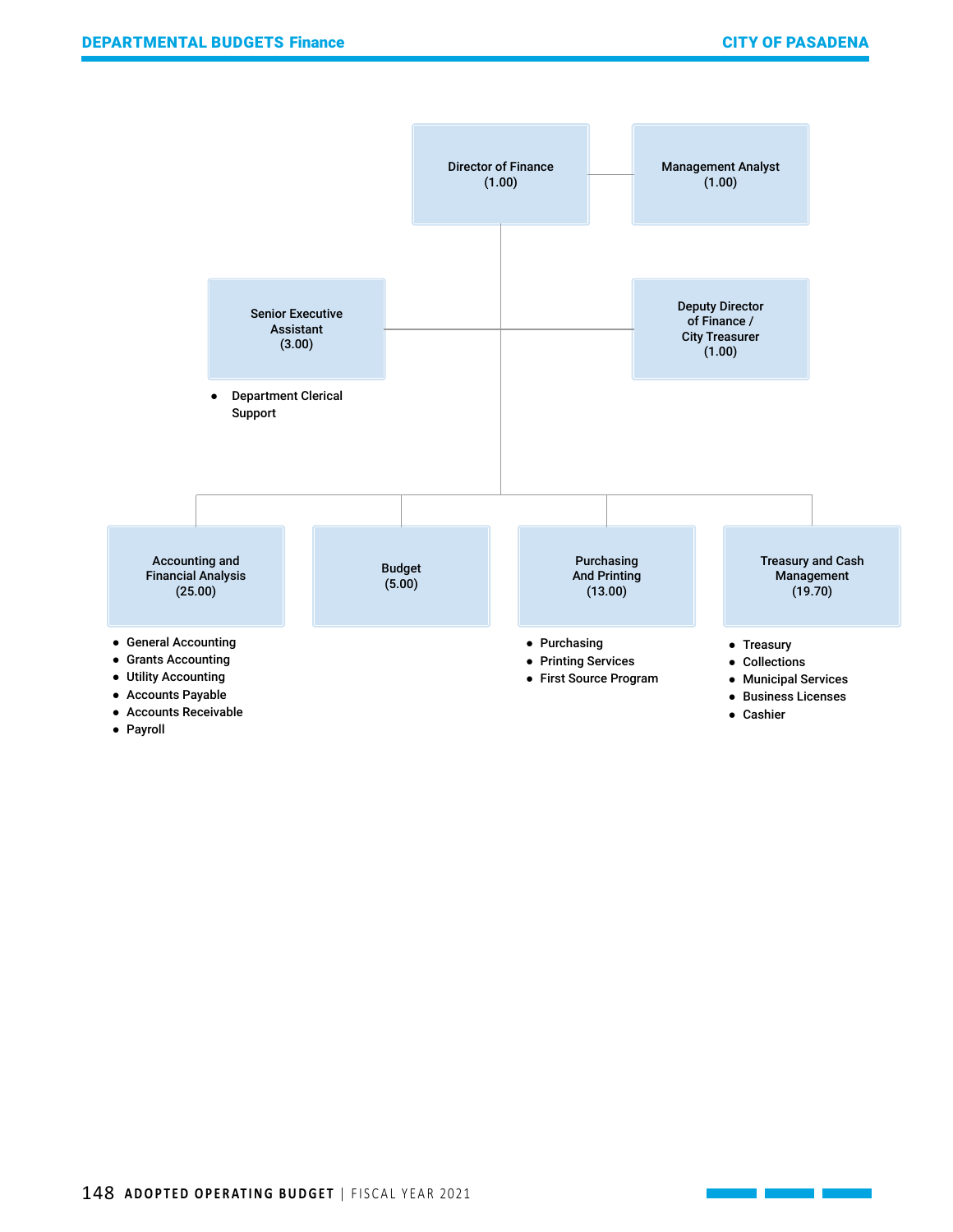#### **MISSION STATEMENT**

The mission of the Department of Finance is to develop and monitor fiscal policies and procedures that ensure a financially strong and effective city government and to maintain the financial integrity of the City. Being responsible for the overall financial and accounting management of the City, the Department ensures adherence to generally accepted accounting principles and ensures appropriate internal controls are in place to safeguard City assets.

#### **PROGRAM DESCRIPTION**

The Department plays a key role in every financial transaction of the City ranging from cash handling to debt management and from financial forecasting and reporting to budgetary controls. Services provided by the Department include fiscal oversight, accounting and analysis, debt management, investments, purchasing, budgeting, cash management, cashiering, collections, accounts receivable, accounts payable, payroll, printing services, and management analysis. The Department performs the following services:

- Monitors and reports the fiscal well-being of the City to the public, the City Council, and to executive management;
- Provides staff support to the City Council and Finance and Audit Committees;
- Coordinates the City's long-range financial planning and debt administration;
- Prepares and oversees the City's Operating Budget and routinely amends the budget to reflect operational changes;
- Updates and monitors the General Fund 10-Year Financial Plan;
- Provides procurement, accounts payable, accounts receivable, accounting, grants management, and printing services for the City;
- Maintains the City's vendor list and serves as a resource for bid notifications and outreach for City departments including outreach for viable local economic opportunities;
- Promotes the local economy by identifying local purchasing, contracting, and hiring opportunities;
- Provides prudent investment management of the City's pooled portfolio, Capital Endowment Portfolio, Stranded Investment Reserve Fund, the former Pasadena Community Development Commission (PCDC), and segregated smaller portfolios, as well as investments held with trustees in a total amount of \$788,000,000 as of 12/31/2019;
- Manages the bonded indebtedness for the General Fund, Water and Power Department, Successor Agency to the PCDC, Operating Companies, and other City debt for a total of 29 financing issues with original face amounts of approximately \$985,440,529 and current outstanding bonds of \$785,881,940, with reserve funds of \$43,507,923 as of December 31, 2019;
- Performs lead role in issuing municipal bonds;
- Provides financial analysis and planning, actuarial analysis and cash flows relating to the funding of the Fire and Police Retirement System;
- Provides financial management services to the Successor Agency to the PCDC to effectuate the elimination of redevelopment activities per state law;
- Provides citywide cashiering services, processing of utility payments, monitoring of billing, renewing, collecting, processing, investigating and issuance of over 18,000 business licenses with an average annual revenue of \$6,600,000;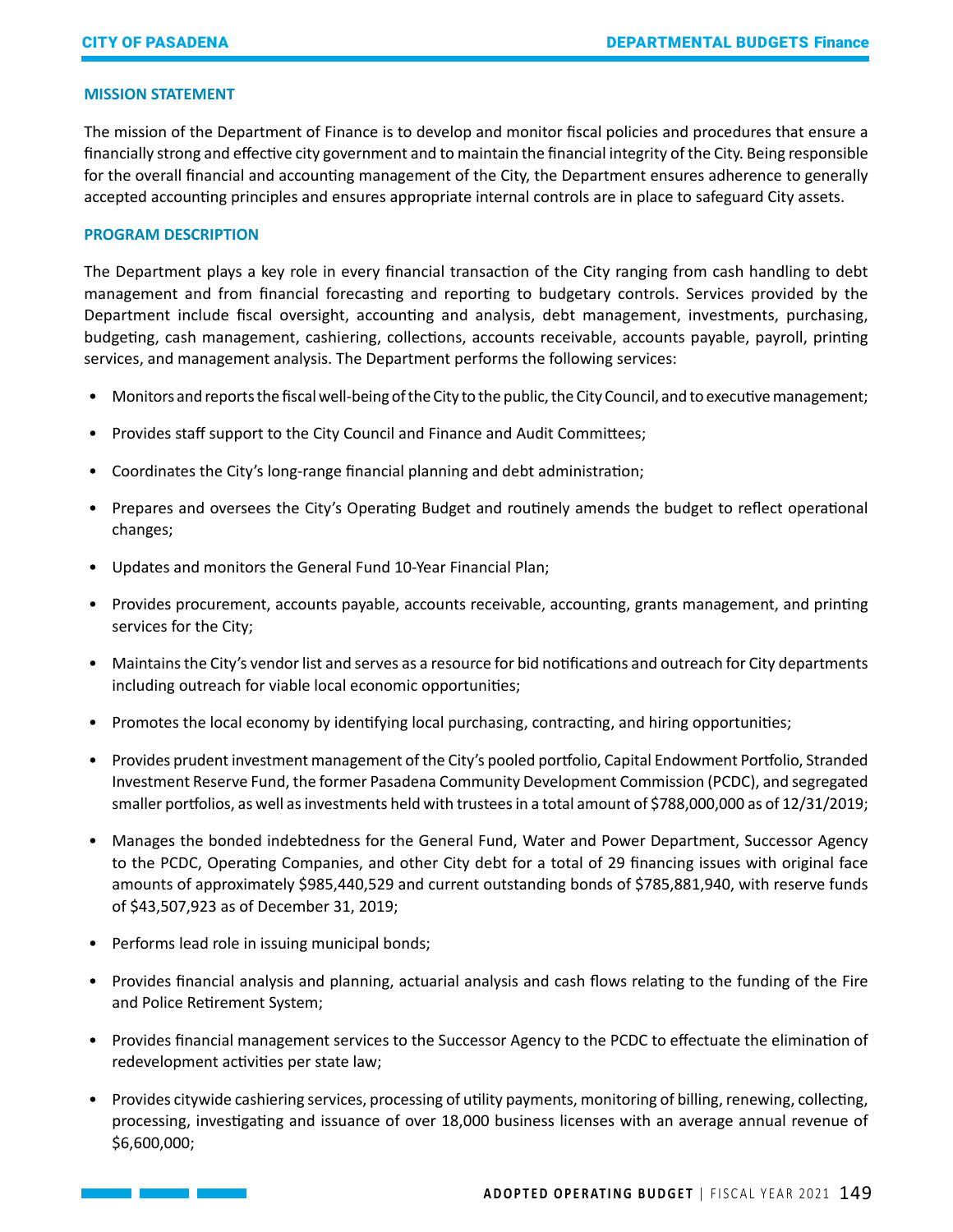- Collects and administers delinquent accounts for the City including civil citations, paramedic accounts, utility accounts, code enforcement citations, special taxes, district assessment fees, non-sufficient funds returned checks, and other miscellaneous accounts;
- Collects, analyzes, records, and reports financial transactions of the City in accordance with applicable accounting, City, and other governmental requirements, standards, and guidelines;
- Bills and collects grants and other miscellaneous City revenues;
- Performs billing and receivables management for false alarms, utility users' tax, franchise tax, transient occupancy tax, zoning parking contracts, occupancy inspections, grants, housing, benefits, and property damage;
- Manages payroll processing;
- Coordinates the external audit of City financial statements and prepares the City's Comprehensive Annual Financial Report (CAFR), develops and prepares periodic financial reports for management, conducts grantsrelated fiscal monitoring, coordinates audits by federal and state granting agencies, and prepares other required governmental reports; and
- Serves as the lead for both the Finance and Logistic Sections of the Emergency Operations Center for disaster response.

# **DEPARTMENTAL RELATIONSHIP TO CITY COUNCIL GOALS**

#### **Support and Promote the Quality of Life and the Local Economy**

The Department works closely with City departments to provide financial and economic data related to the City. The Department analyzes proposals and assists in the preparation of economic development agreements, works with the City's Business Improvement Districts to ensure the proper collection of annual assessments, and serves as a resource to the Pasadena business community. The Department participates in developing financing plans for major City projects and works closely with the Pasadena Center Operating Company and the Rose Bowl Operating Company to develop financing plans for major improvements.

### **Maintain Fiscal Responsibility and Stability**

The Department continually searches for ways to improve City services while reducing costs. The Department continues to take the lead with updating the City's financial system to enhance financial information delivery. The business license system streamlines the processing of business license accounts and enhances customer service. The Purchasing Card Program allows departments to quickly procure items, reduces unnecessary paperwork and allows vendors to receive more timely payments. The Department developed numerous financial plans for major City funds to provide the City Council with a long-range financial picture of the fiscal solvency of these funds. These documents are refined on a quarterly basis to serve as an important planning tool for monetary decisions. Additionally, purchasing policies have been implemented to achieve urban sustainability as promoted by the United Nations Green Cities Declaration and Urban Environmental Accords, beginning with the purchase of alternative fuel vehicles, paper with higher content recycled matter, green light bulbs, and janitorial supplies that are free of toxins.

#### **FISCAL YEAR 2020 ACCOMPLISHMENTS**

- The City expects to receive a Certificate of Achievement for Excellence in Financial Reporting by the Government Financial Officers Association (GFOA) for the CAFR for the fiscal year ended June 30, 2019. Notification is generally received in July or August;
- Prepared and presented to the City Council the FY 2021 Operating Budget for adoption;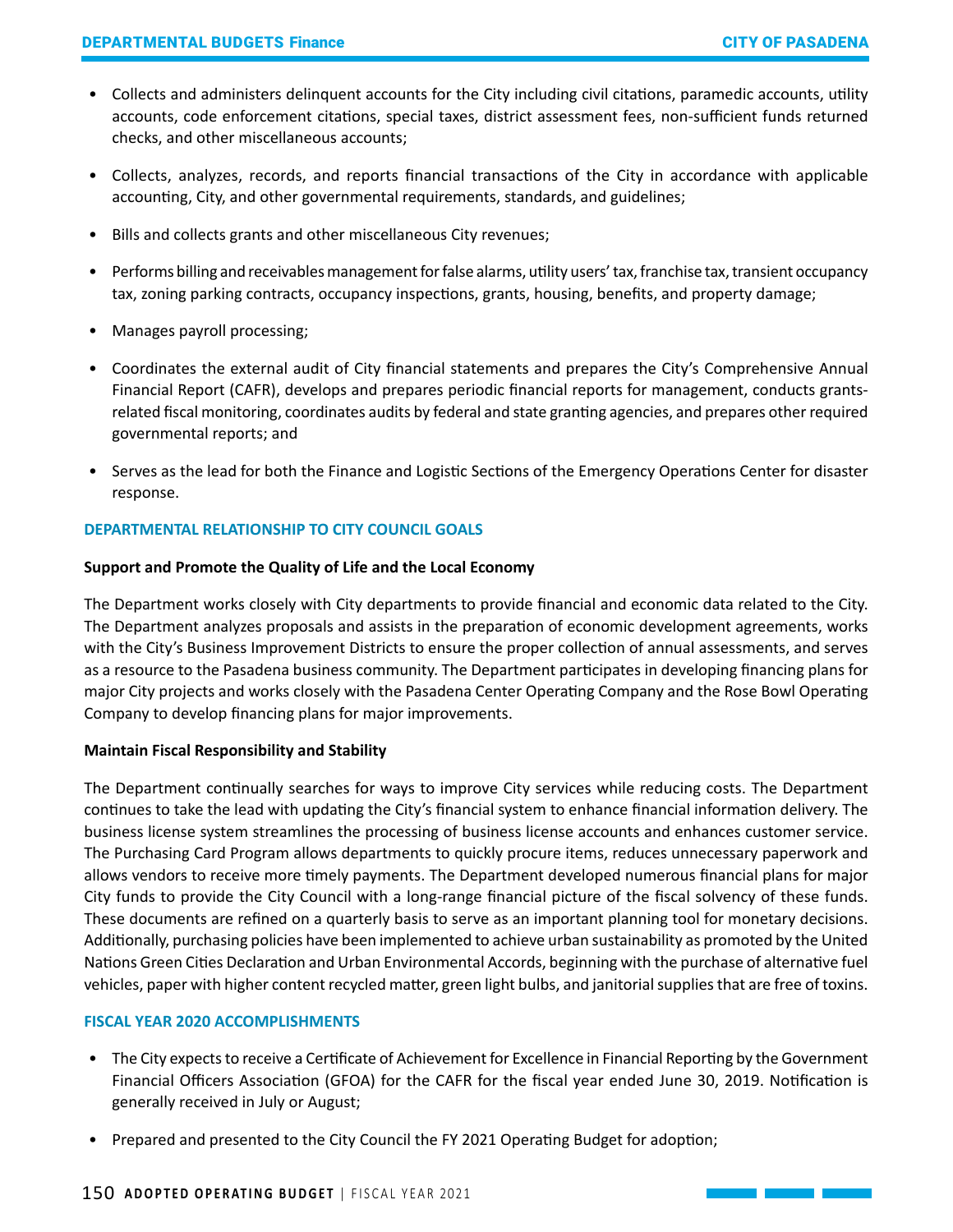- Maintained a current General Obligation Bond rating of AAA, the highest rating given by Standard and Poor's, and AA+ by Fitch rating agencies;
- Successfully refunded the Pension Obligation Bonds related to the Fire and Police Retirement System, reducing the City's General Fund debt service by approximately \$435,000 annually;
- Since the inception of the Pasadena First Buy Local Program, over 440 construction related jobs have been filled by Pasadena residents. This resulted in over \$2,100,000 in wages earned on private development projects, which comprised approximately 27 percent of the total payroll. Additionally, over \$3,600,000 in wages have been earned on public projects and a total of over \$18,000,000 in subcontracting and procurement has gone to Pasadena businesses;
- Planned and coordinated two outreach events to Pasadena businesses. An event was facilitated in partnership with JPL and NASA to conduct outreach to Pasadena businesses and small businesses;
- In calendar year 2019: increased the use of e-Procurement tools from 64.8 to 75.2 percent of all procurements; increased the number of Pasadena businesses registered to do business with the City to over 1,050; awarded \$8,946,269 or 7.3 percent to Pasadena businesses; and generated over \$290,000 in revenue to the City through the City's salvage process;
- Shifted procurement solicitations including bids and requests for proposals to an online process utilizing the City's existing Planet Bids system;
- Continued to reduce the number of printed checks by Accounts Payable and increased efficiencies by expanding e-payable solutions and electronic invoice tracking;
- Continued to invest approximately \$761,000,000 as of June 30, 2019 in accordance with the City's investment policy and strategy and achieved competitive returns on the City's investment portfolio;
- Continued to implement the home-based business audit program by sharing data with the State Franchise Tax Board;
- Continued to implement AB990 Business License Tax audit program with the State Board of Equalization;
- Successfully reported required annual continuing disclosure reports to the investment community and information disseminating agents; assisted on activities related to the dissolution of PCDC;
- Provided cash handling and procurement training to various departments throughout the City;
- Completed printing and production of the Adopted Operating Budget, Budget In Brief, and CAFR documents; and
- Successfully implemented the Human Resources/Payroll of Tyler Munis, which included electronic timekeeping for all City employees.

### **FISCAL YEAR 2021 ADOPTED BUDGET**

# **Operating Budget**

The FY 2021 Adopted Budget of \$13,699,889 is increasing by approximately 1.5 percent compared to the FY 2020 Revised Budget. All revenue and expenditures of the Print Services Fund is being transferred into the General Fund for FY 2021.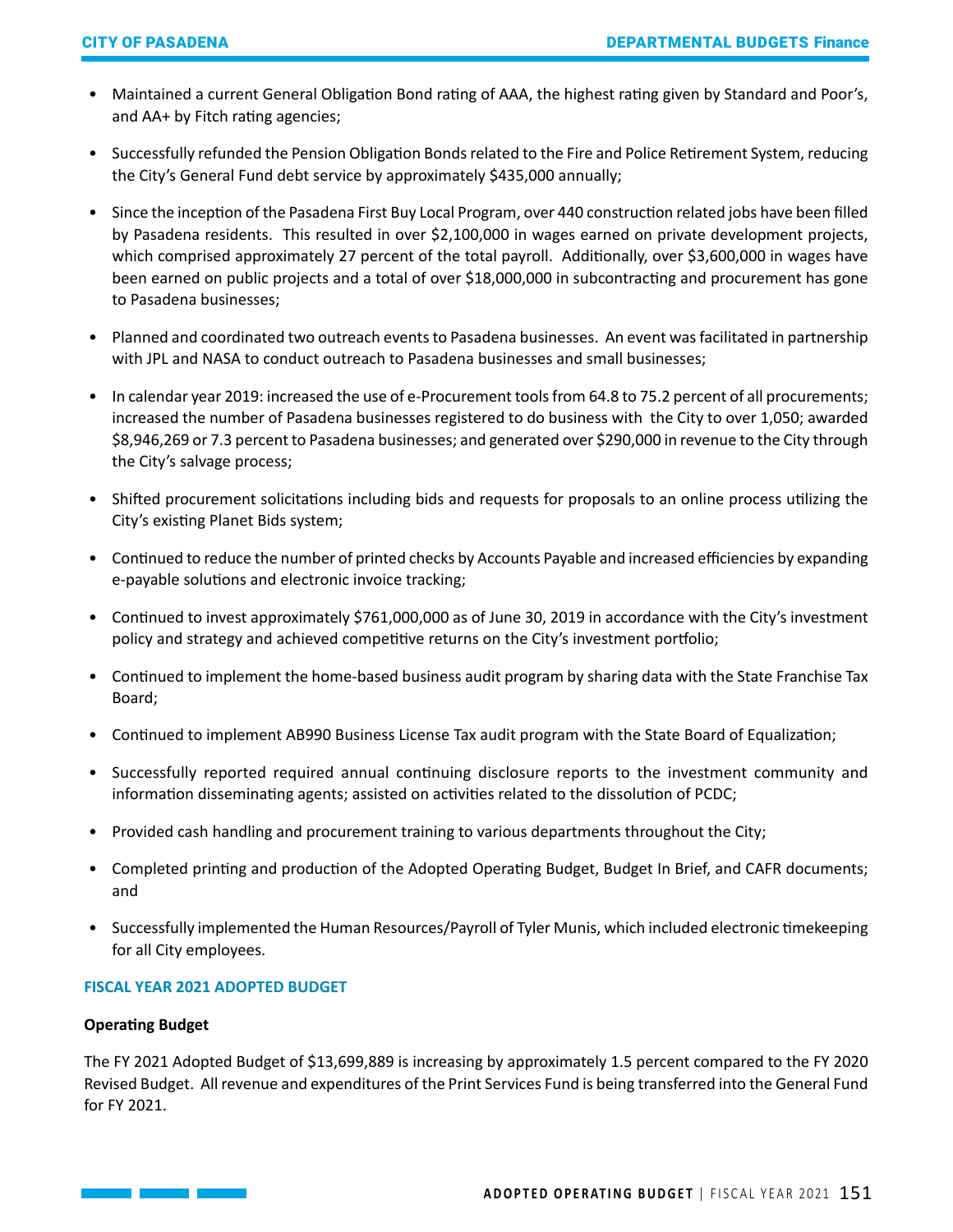#### **Personnel**

A total of 68.70 FTEs are included in the FY 2021 Adopted Budget which is a decrease of 0.80 FTE (associated with the reduction of one Collections Specialist position and an increase in hours for the existing Office Assistant position) compared with the FY 2020 Revised Budget. The associated cost increase for the .20 FTE has been offset with reductions in Services and Supplies.

#### **YEAR-OVER-YEAR BUDGET CHANGES**

#### **General Fund - 101**

Personnel costs account for the majority of the department's expenditures. An increase of approximately \$297,148 is primarily related to salary, PERS, medical and benefits as well as increases in internal service related costs.

Revenues are projected to decrease by approximately \$35,000 due to a reduction in rebates associated with the reduced use of City-issued purchasing cards.

### **FUTURE OUTLOOK**

The Department of Finance will pro-actively work to continue developing long-term fiscal strategies to maintain the City's ability to continue providing local quality of life services desired by residents. External factors will continue to make these efforts more difficult. The Measure I Sales Tax and the Wayfair Decision regarding the taxation of online purchases will both help the City's General Fund for the long-term, but will not be sufficient to offset all of the expected losses in revenue from COVID-19. The Department will continue to partner with other City departments and the affiliated agencies (Pasadena Center Operating Company, Rose Bowl Operating Company, and Pasadena Community Access Corporation) when new projects emerge and major initiatives are undertaken such as the expiration of the Library Special Tax in FY 2023. The Department is actively involved in legislation as it impacts local government revenue and finances. It is anticipated that both legislative bills and ballot measures will come forward in the next year that could challenge existing property tax and sales tax structures along with efforts to address new areas such as clean water mandates. As new reporting requirements are introduced by the Governmental Accounting Standards Board (GASB), state laws change, revenues continue to show only modest gains, and expenses continue to grow, the need for constant monitoring of the City's financial affairs will increase. Strong fiscal leadership and superior customer service are two key areas of focus in the Department. Department employees will continue to attend training offered by the City to enhance their skill set and the Department will continually strive to streamline processes to enhance customer service. Additionally, implementation of recommendations from the Department's operational and fiscal audits and strategic plan will help ensure that the City's financial systems are effective and efficient.

Actions that will be taken in FY 2021 as part of the Department's Work Accountability Plan include:

- Support and facilitate a long-term balanced General Fund forecast that includes future capital funding needs for vital infrastructure;
- Review and revise finance related procedures;
- Implement new online bill pay and presentment;
- Continue the implementation of new Accounts Payable payments solutions such as ACH;
- Implement and collect the cannabis tax for all cannabis related businesses;
- Provide mandatory training to both internal Finance staff and other department staff on finance policies and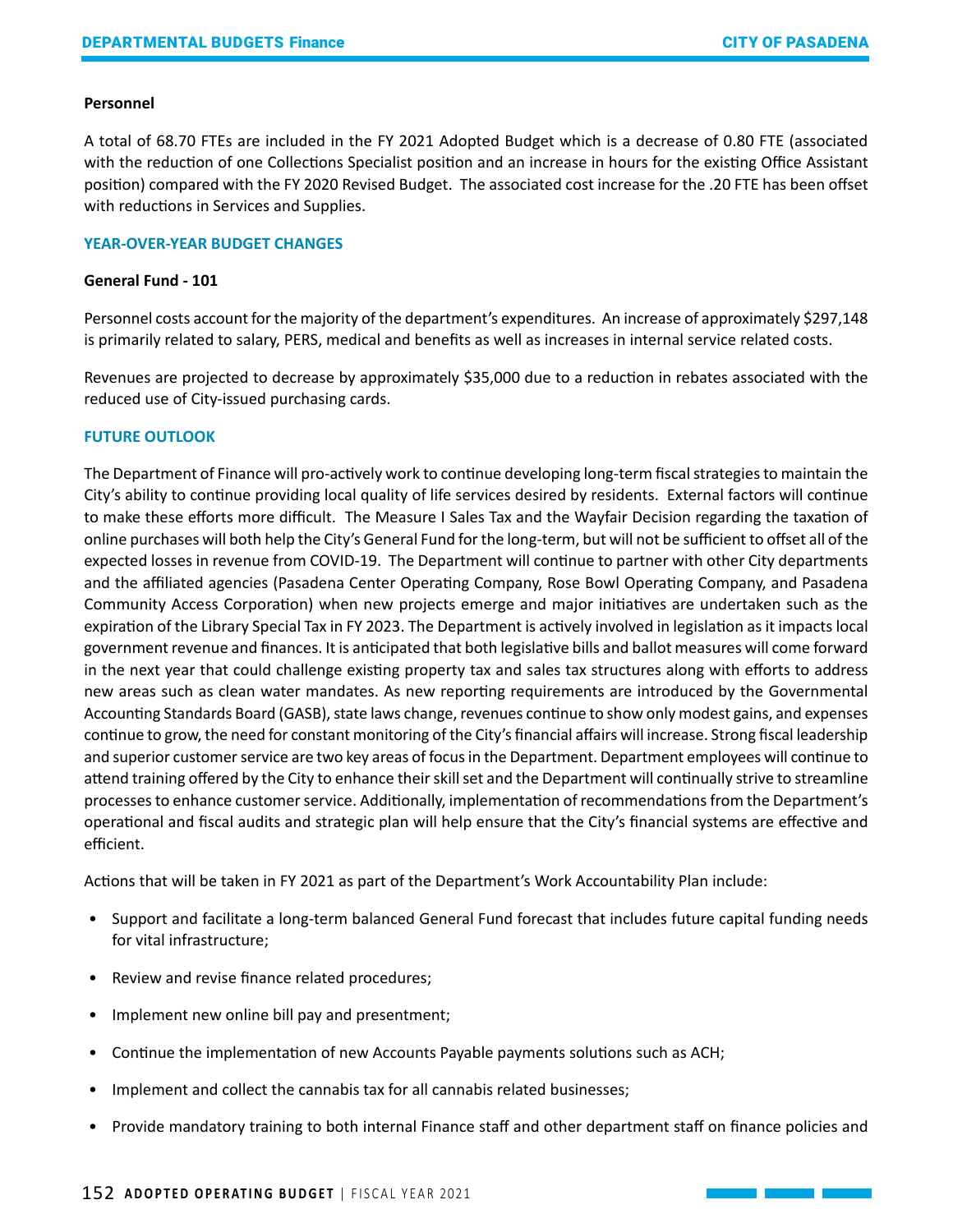procedures;

- Review the City's billing practices to ensure compliance with policy and the proper accounting of revenue and receivables;
- Increase the City's internal collection efforts regarding past due amounts;
- Provide financial updates to the Finance Committee on an ongoing basis;
- Provide regularly requested public documents such as new business listings or stale dated checks on the City's website for greater transparency;
- Refine and update the Cost Allocation Plan and Cost of Service Study to ensure cost recovery where appropriate;
- Review funding methodologies for the internal funding of workers' compensation and general liability.